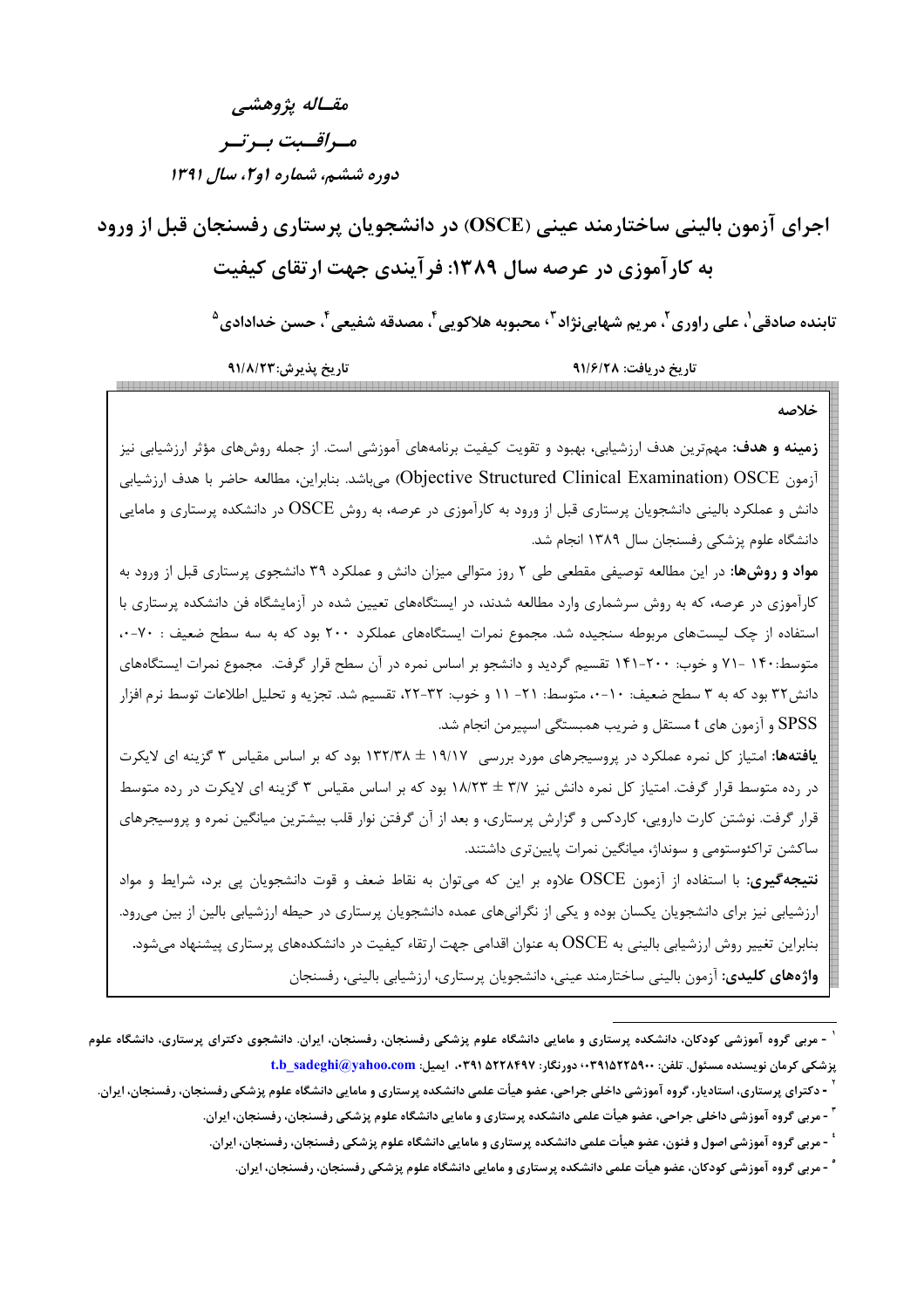مقدمه

یکی از مهمترین مسایل مورد توجه نظام آموزش عالی، بحث کیفیت است. کیفیت آموزشی و پژوهشی از جمله دغدغههایی است که همیشه نظامهای دانشگاهی برای دستیابی به آن تلاش میکنند [۱]. واژههای ارزشیابی و ارزیابی که در نظام آموزشی به طور مترادف به کار برده می شود، به معنای قضاوت درباره پدیدههای آموزشی است. ارزشیابی آموزشی به مفهوم "قضاوت درباره دانش و عملکرد يادگيرنده،" سابقهاي نزديک به پنج قرن دارد [۲]. بازرگان، راه حل بهبود کیفیت آموزشی را ایجاد ساز و کار مناسب و کارآمد ارزشیابی میداند و خاطر نشان میسازد که اهمیت ارزشیابی از آن جهت است که واقعیت یا کیفیت آنچه می-خواهد محقق شود تعيين مي گردد [۳]. مهمترين هدف ارزشیابی، بهبود، تضمین و تقویت کیفیت برنامههای آموزشی است. به خصوص ضرورت آن در نظام آموزش پزشکی که بایستی نیروی انسانی کارآزموده و با کیفیت مطلوب را برای عرضه مراقبتهای درمانی و بهداشتی تربیت کند و به طور مستقیم با سلامتی انسانها سر و کار دارد بیش از پیش احساس میشود [۴]. برای ارتقای کیفیت وضعیت آموزشی، ارزیابی شیوه آموزش بالینی و تدریس نظری و بازخورد آن به مدرسین برای رفع ایرادات، از اهمیت ویژهای برخوردار است [۵]. ارزشیابی عملکرد یادگیرندگان، یکی از مؤلفه های مهم و حساس در فرآیند یاددهی-یادگیری و از عناصر اساسی هر برنامه درسی است. در حال حاضر، ارزشیابیهای رایج در فرآيند ياددهي يادگيري، عمدتاً پاسخ محور بوده و بر يادآوري ساده اطلاعات و انجام تکالیف سطوح پایین تأکید دارد در صورتی که در شرایط بیماری و حل مسئله، سطوح بالای حیطه شناختی حائز اهمیت می باشد و این امر مستلزم بكار گيري شيوههاي نوين ارزشيابي است [۶].

یکی از ارکان مهم و اساسی در آموزش پرستاری، آموزش بالینی است که در آن دانشجو تجارب بالینی را در کنار بیمار و در مواجهه با مشکلات وی در محیط بیمارستان کسب میکند، به همین دلیل، ارزشیابی مهارتهای بالینی کسب شده و قضاوت در مورد آنها بسیار مشکل است [۷]. از جمله مشکلات امتحانات عملی و ارزشیابی بالینی در دانشجویان پرستاری

نارضایتی آنان از یکسان نبودن شرایط و مواد ارزشیابی است به طوری که بر اساس نظرسنجی انجام شده در دانشکدههای پرستاری تهران، ۶۲٪ دانشجویان اعتقاد داشتند که شرایط و مواد ارزشیابی بالینی برای تمام دانشجویان یکسان نبوده است  $\Lambda$ ].

از جمله روشهای مؤثر عینی ارزشیابی بالینی، به منظور سنجش عملكرد مؤثر روش  $\mathrm{OSCE}$  مىباشد. اين آزمون براي اولین بار توسط Harden در سال ۱۹۷۵ به عنوان یک روش مؤثر در ارزشیابی دانشجویان مطرح شد [۹]. مدرسین پرستاری دانشگاه Mac-Master نیز در سال ۱۹۸۴ از OSCE برای سنجش مهارتهای پرستاری در مراقبتهای اوليه دانشجويان سال سوم استفاده كردند [١٠]. اين آزمون شامل یک سری ایستگاه زمانبندی شده است که در آنها از أزمون شوندگان خواسته مىشود وظايف باليني خاصى را انجام داده و با کاربرد مهارت های ارتباطی خود دادهها را ثبت، تعبير و تفسير نمايند [١١]. OSCE به راحتى قادر به ارزشیابی مهارتهای پایه و اساسی فراگیران در ردههای تخصصی و در حیطه های شناختی، عاطفی و روانی حرکتی بوده و با به نمایش درآوردن مهارتهای دانشجویان در ایستگاههای مختلف، سبب از بین رفتن متغیرهای مداخلهگر میگردد [۱۲]. به علاوه، این شیوه آزمون برای دانشجو بازخورد سريع دارد، شرايط آن براي همه يكسان است و به لحاظ اینکه به شکل عملی و تجربی در محیطی بسیار نزدیک به واقعیت انجام میشود، میتواند مشوق بیشتری برای دانشجو و مدرس بوده و آیینه مشکلات و نقایص باشد [۱۱]. نتايج مطالعه manogue و brown نشان داد امتحان به روش OSCE در بازخورد دادن به دانشجویان روش مؤثری میباشد [۱۳]. در تحقیقی که توسط معطری در بررسی روایی و پایایی آزمون OSCE در آموزش بالینی دانشجویان سال چهارم پرستاری در شیراز انجام گرفت، استفاده از این روش به عنوان یک روش معتبر و پایا برای سنجش مهارتهای پرستاری توصیه شد [۱۴]. نتایج مطالعه معصومی و عبادی نیز نشان داد این روش ارزشیابی به شکل تجربی و عملی در محیط بسیار نزدیک به واقعیت انجام می شود و می تواند مشوق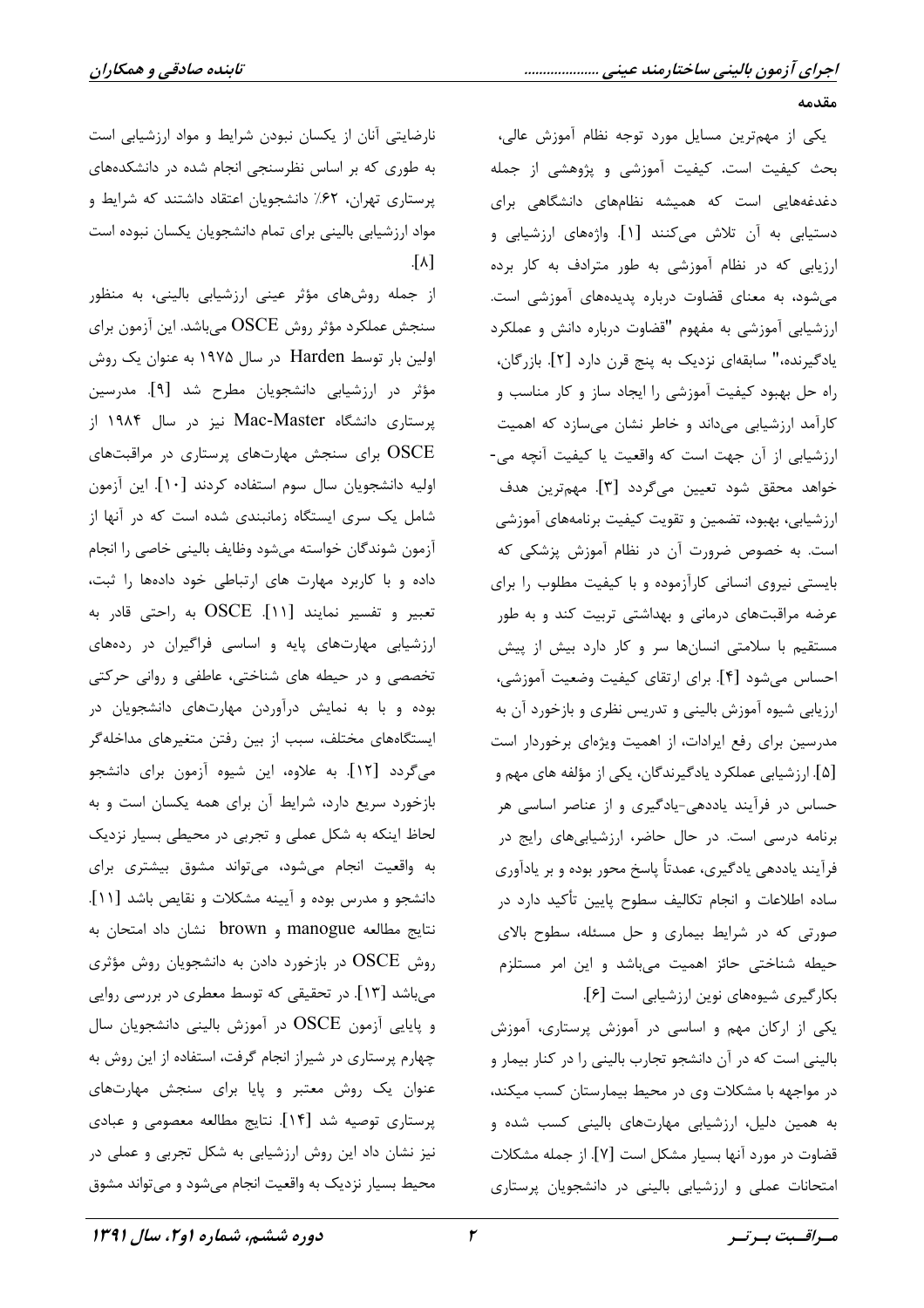گذاری معده و گاواژ (۲۶ نمره)، ۷- اکسیژن تراپی و ساکشن ترشحات تراکنوستومی (۲۷ نمره)، ۸- بخیه، کشیدن درن و پانسمان (٢٣ نمره) ٩- نوشتن كاردكس، كارت دارويي و گزارش پرستاری (١٢ نمره)، و ٢ ايستگاه دانش در زمينه ١٠-اطلاعات دارویی (۱۸ نمره) و ۱۱- اطلاعات مربوط به آزمایشات (۱۴ نمره) ) بود. با توجه به موارد بالا نمره مجموع ۹ ایستگاه عملکرد ۲۰۰ نمره بود و نمره دانشجو از ۲۰۰ محاسبه شد. این نمره به سه سطح ضعیف : ٧٠-٠، متوسط ۱۴۰ -۷۱ و خوب: ۲۰۰-۱۴۱ تقسیم گردید. مجموع نمرات دو ایستگاه دانش هم ٣٢ بود که به ٣ سطح ضعیف: ١٠-٠، متوسط: ٢١- ١١ و خوب: ٣٢-٢٢، تقسيم شد.

زمان لازم برای هر ایستگاه ۱۵ دقیقه در نظر گرفته شد و ایستگاهها به نحوی طراحی گردید که زمان انجام آنها یکسان باشد (در روز اول ۶ ایستگاه به دلیل این که برای سونداژ دو ایستگاه خانم و آقا در نظر گرفته شد و در روز دوم ۵ ایستگاه به دلیل این که سوالات مربوط به اطلاعات دارویی و آزمایشات در یک ایستگاه قرار داده شد آزمون گردید). بعد از طراحی ایستگاهها مدت زمان لازم برای هر ایستگاه تعیین و توضیحات لازم به صورت کتبی نصب گردید. یک زنگ نیز نصب و بعد از اتمام زمان در نظر گرفته شده، با شنیدن صدای زنگ ایستگاه دانشجویان تعویض می شد. لازم به ذکر است آزمایشگاه فن دارای دو درب ورودی و خروجی است.کلیه دانشجویان در كلاس كنار آزمايشگاه فن قرنطينه شده، از يک درب وارد و پس از اتمام آزمون در ایستگاه پذیرایی، پذیرایی شده و از درب دیگر خارج میشدند. بنابراین، دانشجویانی که آزمون را پشت سر گذاشته بودند با سایر دانشجویان تماسی نداشتند. دراین پژوهش به منظور کسب روایی چک لیستها از روایی محتوا استفاده شد. بدین منظور پس از انجام مطالعات کتابخانهای و بررسی متون، چک لیستها توسط محقق تهیه و جهت تعیین روایی محتوا در اختیار اساتید گروه اصول و فنون پرستاری و گروه داخلی- جراحی دانشکده پرستاری و مامایی رفسنجان قرار گرفت و با راهنمایی اساتید تغییرات لازم داده شد. به منظور کسب اعتماد ابزار از روش توافق بین مشاهده-گران که اعضای تیم تحقیق بودند و پایایی نمرهگذاری ایستگاهها با استفاده از روش پایایی مصححان و محاسبه اجرای آزمون بالینی ساختارمند عینی ....................

کار بیشتر دانشجو و مدرس و آیینه مشکلات و نقایص باشد و به عنوان یک روش طلایی در ارزشیابی دانشجویان این رشته مطرح شده است [١۵].

بنابراین، با توجه به اهمیت موضوع و با عنایت به این که در دانشکده پرستاری رفسنجان از دانشجویان قبل از ورود به محیط در عرصه آزمون مدون و برنامهریزی شدهای به عمل نمیآمد، این پژوهش با هدف ارزشیابی دانش و عملکرد بالینی دانشجویان پرستاری در پایان سال سوم به روش OSCE در دانشکده پرستاری و مامایی دانشگاه علوم پزشکی رفسنجان انجام شد، تا بتوان از نتايج جهت اصلاح نقاط ضعف و به تبع آن ارتقای کیفیت آموزشی استفاده نمود.

### مواد و روشها

این پژوهش، مطالعهای توصیفی مقطعی است که در آن ضمن فراهم آوردن زمينه مساعد جهت آشنايي دانشجويان مربوطه با فرآیند پژوهش، از آنها در پایان سال سوم قبل از ورود به کارآموزی در عرصه، امتحان جامع که شامل دانش و عملکرد بالینی بود (دانش و عملکردی که دانشجو بایستی بر اساس اهداف كارآموزي در طول ۶ ترم تحصيلي فرا گرفته باشد) به عمل آمد. جامعه پژوهش دانشجویان پرستاری روزانه ورودی سال ۱۳۸۶دانشگاه علوم پزشکی رفسنجان بودند که در سال ١٣٨٩ مورد ارزشيابي قرار گرفتند. حجم نمونه را كليه دانشجویانی تشکیل دادند که برای شرکت در مطالعه اعلام آمادگی کرده بودند، بنابراین از بین ۴۲ دانشجو، ۳۹ نفر که تمایل به شرکت در مطالعه داشتند، وارد مطالعه شدند.

ابزار جمعآوري اطلاعات، بركه ثبت اطلاعات دموكرافيك (شامل سن، جنس، علاقه به رشته پرستاری، رضایت از كارآموزيها و تعداد موارد انجام پروسيجرها توسط دانشجويان در طول دوران کارآموزیها) و چک لیستهای بررسی مربوطه در هر ایستگاه بود. در طی ۲ روز متوالی میزان دانش و عملکرد دانشجویان در ایستگاههای تعیین شده در آزمایشگاه فن دانشکده پرستاری به روش OSCE با استفاده از چک لیستهای مربوطه سنجیده شد. آزمون شامل ۱۱ ایستگاه: شامل ١- ايستگاه تزريق عضلاني و زير جلدي(٣٣ نمره)، و ٢-ایستگاه تزریق وریدی (۲۲ نمره)، ۳-سونداژ مثانه (۲۸ نمره)، ۴-علايم حياتي (٢٠ نمره)، ۵ - نوار قلب (٩ نمره)، ۶ - لوله-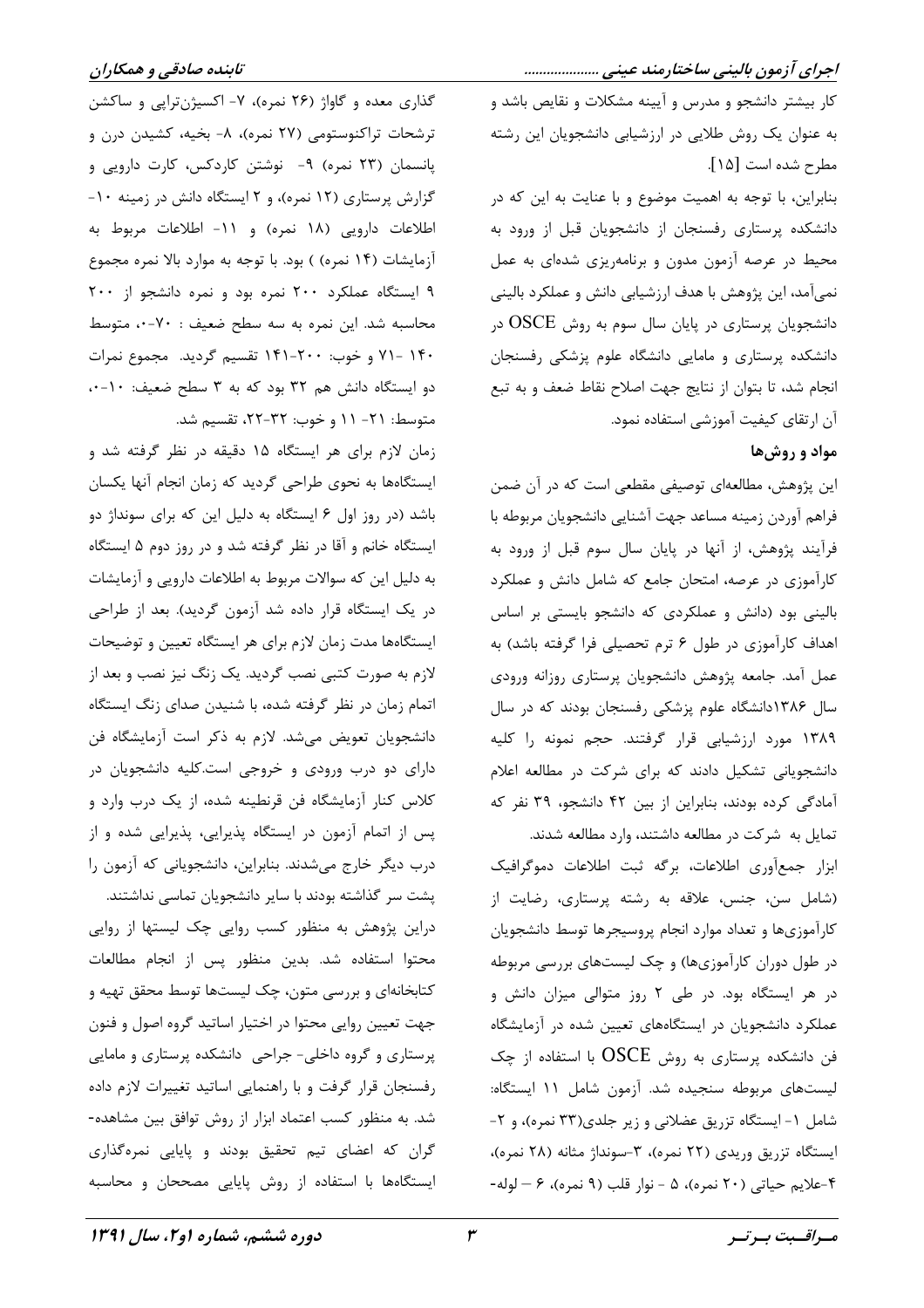اجرای آزمون بالینی ساختارمند عینی ....................

ضريب كايا استفاده شد (k= ٠/٨٧). تجزيه و تحليل اطلاعات با استفاده از روشهای آمار توصیفی از جمله میانگین و انحراف معیار و آمار تحلیلی مانند t مستقل، رگرسیون و ضريب همبستكي اسپيرمن توسط نرمافزار SPSS انجام شد. ۰/۰۵-P<۰/۰ معنی دار در نظر گرفته شد.

#### نتايج

متغیرهای جمعیتشناختی حاکی از آن است که از ٣٩ دانشجوی شرکتکننده، ۲۲ دانشجو (۵۶/۴٪) دختر، ۱۷ دانشجو (٣٣/٤٪) پسر بودند. ميانگين سني آنها ٢١/٨٥±٢١/٨ سال بود. بیش از دو سوم دانشجویان(۸۹/۷٪) علاقهمند به رشته پرستاری و بیش از یک سوم (۴۱٪) از کارآموزیهای برگزار شده اظهار رضایت کرده بودند.

از نظر تعداد دفعات پروسیجرهای انجام شده توسط دانشجویان در طول دوران کارآموزیها همانطور که در جدول شماره ۱ مشاهده می شود، بیشترین مورد مربوط به کنترل علایم حیاتی است که کلیه دانشجویان بیش از ده مرتبه انجام داده بودند و کمترین مورد مربوط به پروسیجر سونداژ مثانه و پس از آن مربوط به ساکشن تراکئوستومی بود که به ترتیب ۵۶/۴/ و ۳۸/۵٪ دانشجویان اصلا" انجام نداده بودند.

میانگین نمرات دانشجویان در ایستگاههای: تزریق زیرجلدی ۸/۱۳ ± ۱۳/۱۸ از ۱۳)، تزریق عضلانی ( ۱۳/۵۰ ± ۱۳/۹۰ از ۲۰)، تزریق وریدی (۳/۶۹ ± ۱۵/۷۸ از ۲۲)، اکسیژن درمانی / ۶/۷۳ ± ۶/۷۳ از ۱۰)، ساکشن تراکئوستومی (۷/۱۱ ± ۷/۹۵ از ۱۷)، گذاشتن لوله بینی معدهای (۳/۵۱ ± ۱۸/۶۱ از ۲۶)، خارج کردن درن و پانسمان (۱/۶۸ ± ۶/۹۷ از ۱۱)، بخیه زدن ۰(۲۶۰ = ۶/۱۳ از ۱۲)، سونداژ (۵/۵۶ = ۱۴/۴۹ از ۲۸)، گرفتن نوار قلب (١/٧٠ ± ٧/٣٣ از ٩)، كنترل علايم حياتي (۱۵/۱۵ ± ۱۵/۱۵ از ۲۰)، نوشتن کاردکس، کارت دارویی و گزارش پرستاری (۱/۸۰ ± ۱۱/۱۸ از ۱۲)، اطلاعات دارویی (۲/۱۷ ± ۱۱/۹۱ از ۱۸) و اطلاعات مربوط به آزمایشات (۱۵ /۲۲  $\pm$  ۶/۳۲ از ۱۴) بود.

در مجموع، بر اساس نتايج، امتياز كل نمره عملكرد در پروسیجرهای مورد بررسی ۱۹/۱۷ ± ۱۳۲/۳۸ از ۲۰۰ بود که بر اساس مقیاس ۳ گزینه ای لایکرت در رده متوسط قرار

گرفت. امتیاز کل نمره دانش نیز ۳/۷ ± ۱۸/۲۳ از ۳۲ بود که بر اساس مقیاس ۳ گزینهای لایکرت در رده متوسط قرار گر فت.

میانگین نمره هر یک از ایستگاهها با توجه به متغیرهای جنس، رضایت از کارآموزیها، علاقه به رشته و تعداد دفعات انجام هر یک از پروسیجرها مقایسه گردید. بر اساس نتایج فقط متغير جنس با نمره سونداژ، بخيه، نوار قلب، كنترل علایم حیاتی، اطلاعات دارویی، آزمایشات و نوشتن کاردکس، کارت دارویی و گزارش پرستاری معنیدار بود (تی مستقل،

p=۰/۰۰۱ ) و در سایر موارد ارتباط معنی داری یافت نشد. بین میانگین نمره کل عملکرد نیز با هیچ از متغیرها ارتباط معنیداری یافت نشد اما میانگین نمره کل دانش در دو جنس معنیدار و میانگین نمرات دانشجویان پسر بالاتر بود (تی مستقل، ۰/۰۰۳). با استفاده از آزمون همبستگی پیرسون، ضریب همبستگی بین نمرات عملکرد و دانش ۰/۶۰۶ به دست  $\cdot P = \cdot / \cdot \cdot$ اً آمد که بیانگر همبستگی مثبت و خوبی است £ · /> +E). بين نمره پروسيجر با تعداد دفعات انجام پروسيجر نيز فقط در مورد پروسيجر سونداژ مثانه همبستگي مثبت یافت شد (اسپیرمن، ۱۰۰۱ + P = ۰/۵۵۴) و در سایر موارد همبستگی وجود نداشت.

برای تعیین تأثیر متغیرهای مستقل بر روی متغیر وابسته نمره عملكرد تحليل چند متغيره با رگرسيون خطى چندگانه انجام شد. ولی هیچ یک از متغیرها معنیدار نشدند. برای تعیین تأثیر متغیرهای مستقل بر روی متغیر وابسته نمره دانش نیز تحلیل چند متغیره با رگرسیون خطی چندگانه انجام شد. متغیرهای مستقل، جنس، رضایت از کارآموزیها، علاقه به رشته به همراه دفعات نوشتن کاردکس و کارت دارویی به روش backward وارد تحلیلهای چند متغیره شدند و تنها Adjusted R  $\cdot$  1140  $P = \cdot$  1.044  $\cdot$  7  $P = \cdot$  1.044  $\cdot$  7  $\cdot$  7.144  $\cdot$ =Square) در مدل رگرسیون معنیدار شد. یعنی این متغیر نزدیک به ۱۹٪ واریانس نمره کل دانش را به خود اختصاص مے دھد.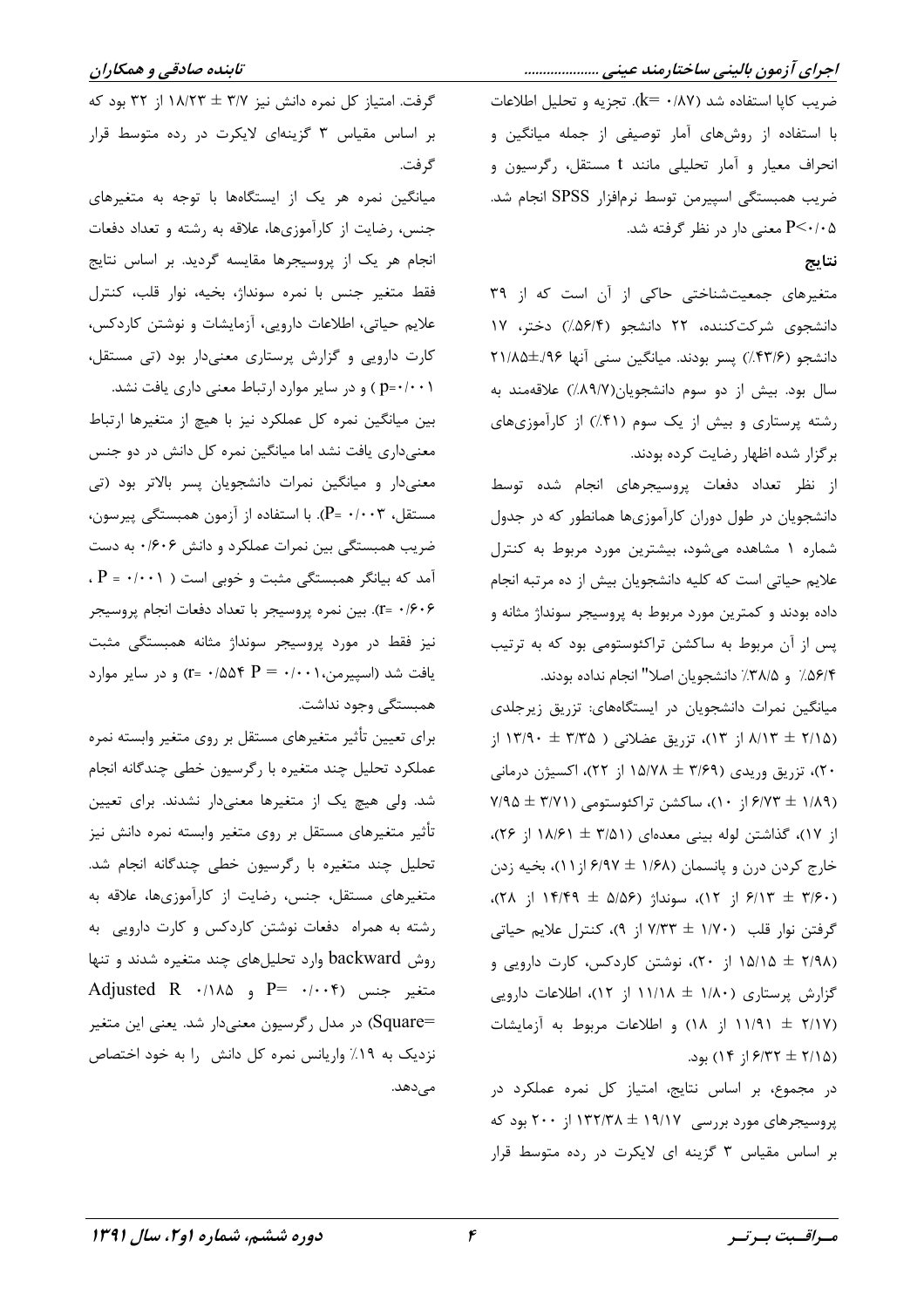جدول١-توزيع فراواني مطلق و نسبي موارد انجام پروسيجرها توسط دانشجويان در طول دوران كار آموزي قبل از ورود به

| بیشتر از ۱۰ بار                            | ۶-۱۰ بار                                   | ۰۵–۱ بار                                   | اصلا"                                                | فراواني                    |
|--------------------------------------------|--------------------------------------------|--------------------------------------------|------------------------------------------------------|----------------------------|
| تعداد (درصد)                               | تعداد (درصد )                              | تعداد (درصد)                               | تعداد (درصد )                                        | پروسيجر                    |
| $(17/\lambda)$ $\Delta$                    | (10/5)                                     | $(\Delta)/\Gamma$ ) ۲۰                     | $(1.7)$ $\uparrow$                                   | ۱- تزریق زیرجلدی           |
| $(\frac{8\pi}{5})$ ) $\gamma$              | $(2\pi)$                                   | $(\mathbf{r} \cdot \mathbf{r}) \mathbf{v}$ | $(\cdot)$ .                                          | ٢- تزريق عضلاني            |
| $(T\lambda/\Delta)$ 12                     | $(2\pi)$                                   | $(1\Delta/\mathfrak{f})$ ۶                 | (1.77)                                               | ۳- تزریق وریدی             |
| (1/5)                                      | (10/5)                                     | ۱۵ (۱۸/۵)                                  | $(\uparrow \uparrow / \uparrow)$ $\uparrow \uparrow$ | ۴- اکسیژن درمانی           |
| $(Y/Y)$ $Y$                                | $(\frac{7}{5})$                            | $(01/7)$ T.                                | $(\Upsilon \wedge \Delta)$ 12                        | ۵- ساكشن تراكئوستومى       |
| (1.77)                                     | $(1\Delta/\mathfrak{F})$ &                 | $(Y \setminus \Lambda) Y \Lambda$          | (1/5)                                                | ۶- گذاشتن لوله بینی معدهای |
| $(Y/Y)$ $Y$                                | $(1\Delta/\mathfrak{F})$ $\mathfrak{S}$    | ۲۲ (۵۶/۴)                                  | $(\mathbf{r} \cdot \mathbf{r}) \mathbf{v}$           | ۷- خارج کردن درن و پانسمان |
| $(1.7)$ f                                  | $(\mathbf{r} \cdot \mathbf{r}) \mathbf{v}$ | $(Ff/\mathcal{N})$ $Y\Delta$               | $(\Delta/\Gamma)$                                    | ٨- بخيه زدن                |
| (1/5)                                      | $(1\Delta/\mathfrak{F})$ &                 | (10/5)                                     | ۲۲ (۵۶/۴)                                            | ۹- سونداژ                  |
| $(\mathbf{Y} \cdot \mathbf{S}) \mathbf{A}$ | $(\Delta \Upsilon/\Lambda)$ $\Upsilon$     | (10/5)                                     | $(\cdot)\ \cdot$                                     | ۱۰- گرفتن نوار قلب         |
| $(\Delta/\Gamma)$                          | $(T \cdot / \Lambda)$ 17                   | $(2\pi)$                                   | $(Y \Lambda / Y)$ ) )                                | ۱۱- نوشتن کاردکس           |
| $(\mathbf{Y} \cdot \mathbf{S}) \mathbf{A}$ | $(\frac{8}{7})$ ) ) $\gamma$               | $(2\pi)$                                   | $(\cdot)\cdot$                                       | ۱۲- نوشتن کارت دارویی      |
| $(\Delta/\Gamma)$                          | f(T Y)                                     | $(6\lambda/V)$ 19                          | (55)                                                 | ۱۳- نوشتن گزارش پرستاری    |

| کار آموزی در عرصه (تعداد= ۳۹) |  |  |
|-------------------------------|--|--|
|                               |  |  |

بحث

در این پژوهش علاوه بر ارزشیابی مهارت بالینی، دانش بالینی دانشجویان نیز مورد ارزیابی قرار گرفت و در این زمینه دو ایستگاه طراحی شد. در مطالعه khattab [۱۶] علاوه بر مهارتهای بالینی، دانش دانشجویان پرستاری در خصوص آناتومی و فیزیولوژی نیز مورد ارزشیابی قرار گرفت. اما در مطالعه حاضر سعی شد ایستگاههای مربوط به تواناییهای شناختی دانشجویان کاملا" کاربردی و در راستای ارائه مراقبت مناسب به بیمار طراحی شود. به همین منظور اطلاعات دارویی دانشجویان و توانایی آنها جهت تفسیر مقادیر آزمایشگاهی مورد سنجش قرار گرفت. بر اساس نتايج، اطلاعات دارويي دانشجویان در سطح متوسط و توانایی آنها جهت تفسیر أزمايشات در حد خوب قرار داشت. در زمينه عملكرد نيز نتايج نشان داد دانشجویان در بسیاری از ایستگاهها از توانمندی قابلقبولی برخوردار میباشند. توانایی تزریقات دانشجویان که

یکی از مهمترین وظایف پرستاران میباشد قابل قبول است. مخصوصأ اكثريت دانشجويان مهارت لازم جهت انجام تزريقات وریدی را داشتهاند. گرفتن نوار قلب که جزء مهارتهای تخصصی پرستاران میباشد نیز از نمره قابل قبولی برخوردار بوده است. نوشتن کاردکس، کارت دارویی و گزارش پرستاری از موارد بدون نقص دانشجويان بوده است. گذاشتن لوله معده، خارج کردن درن و بخیه زدن نیز از جمله پروسیجرهایی محسوب میشود که نیاز به تمرین و تکرار زیاد دارد تا به خوبی و با مهارت لازم انجام شوند. با این حال دانشجویان پرستاری حتی قبل از ورود به عرصه، به خوبی از انجام این وظایف با مهارت قابل قبولی برآمدهاند که این میتواند از نقاط قوت این دانشجویان و مربیان مربوطه محسوب شود. درصد كمي از دانشجويان مهارت ضعيفي داشتهاند. پروسيجرهاي سونداژ و ساکشن تراکئوستومی از جمله پروسیجرهایی بود که بیش از نیمی از دانشجویان اصلاً انجام نداده بودند و میانگین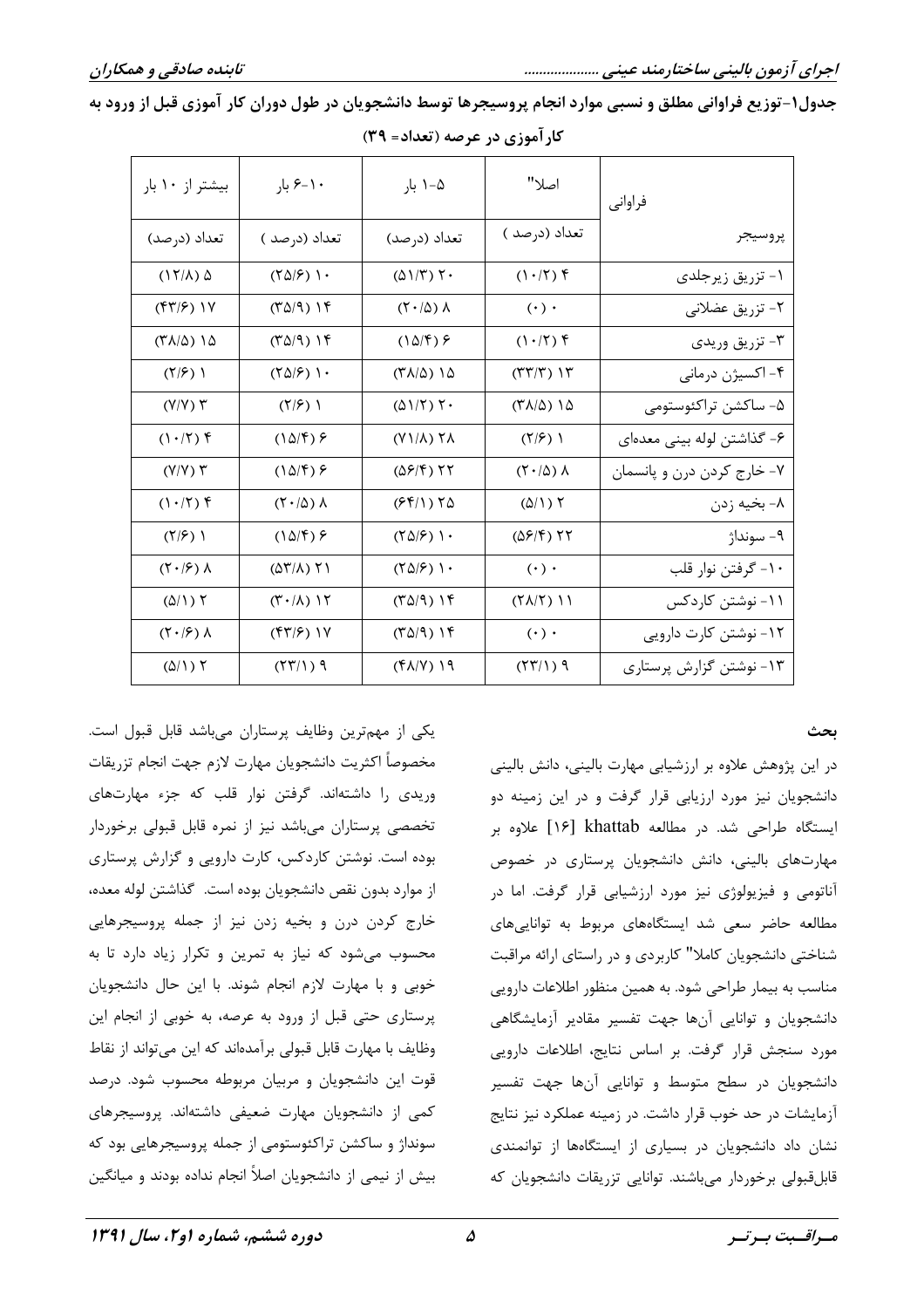اساس نتایج این مطالعه پیشنهاد میشود پروسیجرهایی که در محیطهای بالینی در دسترس دانشجویان نیستند، در مکان-هایی مانند آزمایشگاه فن و تحت نظر مربی به میزان کافی تمرین شده و با روشهای معتبری چون OSCE از آنها امتحان به عمل آید تا دانشجویان مهارت لازم در این موارد را نیز کسب نمایند. از سوی دیگر، یکی از مشکلات امتحانات عملی در دانشجویان پرستاری نارضایتی آنان از یکسان نبودن شرایط و مواد ارزشیابی است از طرفی رضایتمندی دانشجویان از این روش در مقایسه با روش سنتی ارزشیابی بالین به خصوص در حیطههای منصفانه بودن و تناسب داشتن با محتوای بالینی و حتی تئوری در مطالعات مختلفی تأیید شده است [Y]. بنابراین، توصیه می شود امتحانات عملی دانشجویان به خصوص در درس اصول و فنون پرستاری به صورت OSCE برگزار شود. این نکته میتواند آغازگر اقدامات تغییر روش ارزشیابی بالینی در این دانشکده جهت ارتقای کیفیت باشد و به سایر دانشکدههای پرستاری نیز پیشنهاد مے شود.

نتیجهگیری: با استفاده از آزمون OSCE علاوه بر این که می توان به نقاط ضعف و قوت دانشجویان پی برد و در صدد ارائه راهكار براي تقويت نقاط قوت و اصلاح نقاط ضعف برآمد، شرایط و مواد ارزشیابی نیز برای دانشجویان یکسان شده و یکی از نگرانیهای عمده دانشجویان پرستاری در حیطه ارزشیابی بالین از بین میرود. تشکر و قدردانی: این تحقیق بخشی از طـرح تحقیقـاتی بـه

شهاره قرارداد ۹/۲۰/۸۲۰ مصوب دانشگاه علوم پزشکی رفسـنجان اسـت كـه از مسـئولين مربوطـه تشـكر و قـدردانى میشود. همچنین از ریاست محترم دانشکده پرسـتاری جنـاب آقای انصاری، معاونت محتـرم آموزشــی جنــاب آقــای رفیعــی، مربیان ارجمند و دانشجویان گرامی که در انجام این طرح ما را یاری نمودند تشکر و قدردانی میشود.

نمره دانشجویان نیز در این دو ایستگاه نسبت به سایر ایستگاهها پایینتر بود. نتایج مطالعه دوکوهکی و همکاران [١١] نيز همسو با نتايج اين مطالعه نشان داد دانشجويان در مورد دستورالعملهايي كه كمترين مواجهه را با آن داشتهاند کمترین میانگین نمره را نیز در آزمون OSCE کسب کرده بودند. شاید عدم گذراندن بخشهای ویژه از جمله ICU بتواند توجيه خوبي بر اين يافته باشد. زيرا برخورد با بيماراني که نیاز به چنین پروسیجرهایی داشته باشند در بخشهای عمومی کمتر است، به طوری که بر اساس نتایج مطالعه مظفری در ایلام نیز مشخص شد مهارت ساکشن کردن دانشجویان پرستاری که بخش ویژه را گذراندهاند بالاتر از دانشجویانی بوده که هنوز وارد این بخش ویژه نشده بودند [۱۷]. نگاهی به میانگین نمرات نیز نشان میدهد که در مجموع مهارت دانشجویان از حد متوسطی برخوردار می باشد. اما با صرف نظر از مهارت ساکشن کردن و سونداژ مثانه می توان نمره حد متوسط به بالایی را برای دانشجویان متصور بود. یافتههای پژوهش نشان داد که دانشجویان پسر در سونداژ مثانه و بخیه زدن از مهارت بالاتری برخوردار بودند. مهارت كنترل علايم حياتى دانشجويان دختر بيشتر از پسرها بوده است. میانگین نمره مهارت گرفتن نوار قلب در دخترها و پسرها به هم نزدیک بوده اما شاید بر خلاف انتظار، دانش پسرها در خصوص اطلاعات دارویی، آزمایشات بیشتر از دانشجویان دختر بوده است. این نتیجه نشان میدهد که تمایل دو جنس جهت انجام پروسیجرهای مختلف و همچنین توانمندهای آنها میتواند متفاوت باشد. لذا در انتخاب نوع بخش می توان به تفاوت جنسیت توجه کرد. ارزشیابی مهارتهای بالینی دانشجویان بر اساس یک شیوه

عینی و قابل اعتماد علاوه بر این که میتواند بسیاری از نگرانیهای بعدی را کاهش دهد، میتواند زمینهساز تصمیمات و برنامههای نوینی برای ارتقا کیفیت نیز باشد. به طوری که بر منابع

1-Farzianpour F, Dargahi H, Eynolahi N, Aghababa S. Internal Evaluation in Department of Health Care Management in Faculty of Allied Medical Sciences Tehran University of Medical Sciences. Health Information Management. 2010; 7(3): 353-360.

2-Seif AA. Assessment and educational evaluation. Tehran: Doran; 2007. [Persian]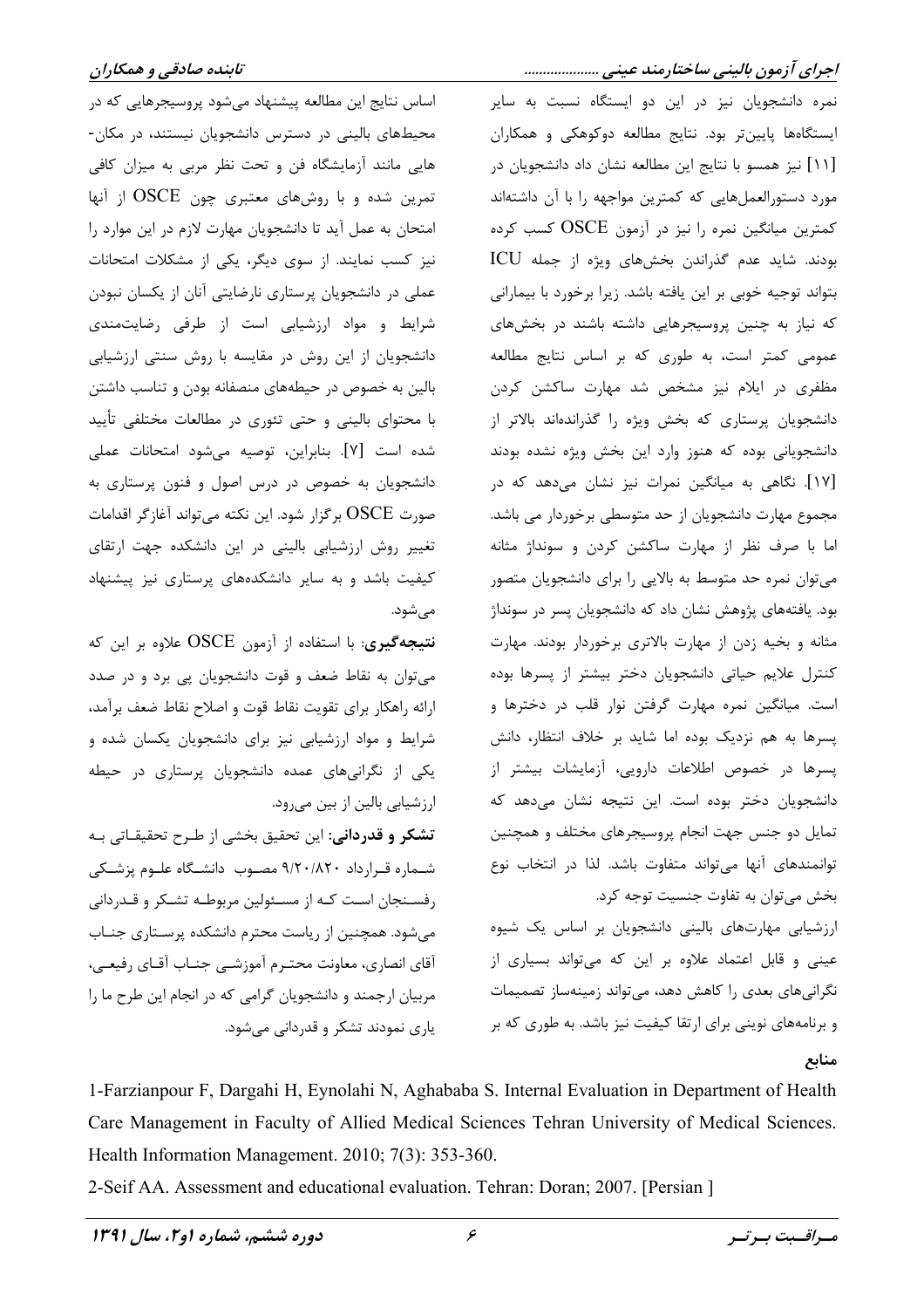3-Bazargan A. Introduction to Assessing Quality in Higher Medical Education in Iran: Challenges and Perspectives. Quality in Higher Education. 1999; 5(1):61-69.

4-Kayzori AH, Hossani MA, Fallahi M. Impact of internal evaluation on quality enhancement of education and research. Pajohesh dar Parastari. 2008; 3(8,9): 105-115. [Persian]

5-Adhami A, Haghdoost AA, Darvishmoqadam S, Shakibi MR, Nouhi E. Determining valid criteria for evaluating clinical and theoretical teaching of the faculty of Kerman University of Medical Sciences. Iranian Journal of Education in Medical Sciences. 2001; 1(2): 18-23. [Persian]

6-Bahri N, Bahri N, Khadivzadeh T, Sadeghi H. Attitude of Participants of retraining courses about Evaluation by OSCE Method. Iranian Journal of Education in Medical Sciences.2009; 9(2): 181-182. [Persian]

7-Chehrzad MM, Shafie Pour SZ, Mirzaei M, Kazem Nejad E. Comparison between two methods: Objective structured clinical evaluation (OSCE) and traditional on nursing students' satisfaction. Journal of Medical School of Gilan University of Medical Sciences, 2004; 13(50): 8-12. [Persian ]

8-Zareii F, Soheil Arshadi F. assessment of Objectivity in Clinical Evaluation by OSCE Method in Nursing Students. Gilan Medical Education Journal. 2002. [Persian]

9-Newble D. Techniques for measuring clinical competence: Objective Structured Clinical Examination. Med Educ. 2004; 38 (2): 199-203.

10-Ross M, Carrol G, Knight J, Chamberlain M. Using the OSCE to measure clinical skills performance in nursing. Journal of Advanced Nursing. 1988;13:45-56.

11-Dokoohaki R, Sharifi N, Rahnama SH, Azarhooshang P, Jahanbin I. Evaluation of the knowledge and practice of the third year student nurses about drugs by OSCE method. Iran Journal of nursing. 2008; 21(55): 101-109. [Persian]

12-Bromly LM. The Objective Structured Clinical Exam, Practical Aspect. Current Oponion in Anesthesiology. 2000; 13(6):675-680.

13-Manogue M, Brown G. Developing and implementing on OSCE in dentistry. Eur J Dent Educ. 1998; 2 (2): 51-7.

14-Moatari M, Abdollah Zargar SH. Musavi Nasab M, Zare N, Beigi Marvast P. Validity & Reliability of Objective Structured Clinical Examination. Pajohesh dar Pezeshki. 2007; 31(1): 55-59. [Persian]

15-Massomi M, Ebadi A, OSCE in Clinical evaluation of nursing students. Scientific Journal of Education Strategies. 2007; 1(1): 19-26. [Persian ]

16-Khattab AD, Rawlings SB. Assessing nurse practitioner Student, Using a Modified Objective structured Clinical Examination. Nurse Education Today. 2001; 21:541-550.

17-Mozafari M. Assessment of clinical practice of the end year of the nursing students by Osci method. Journal of Ilam University of Medical Sciences. 2006; 12(42-43): 45-52. [Persian]

مسراقسيت بسرتسر